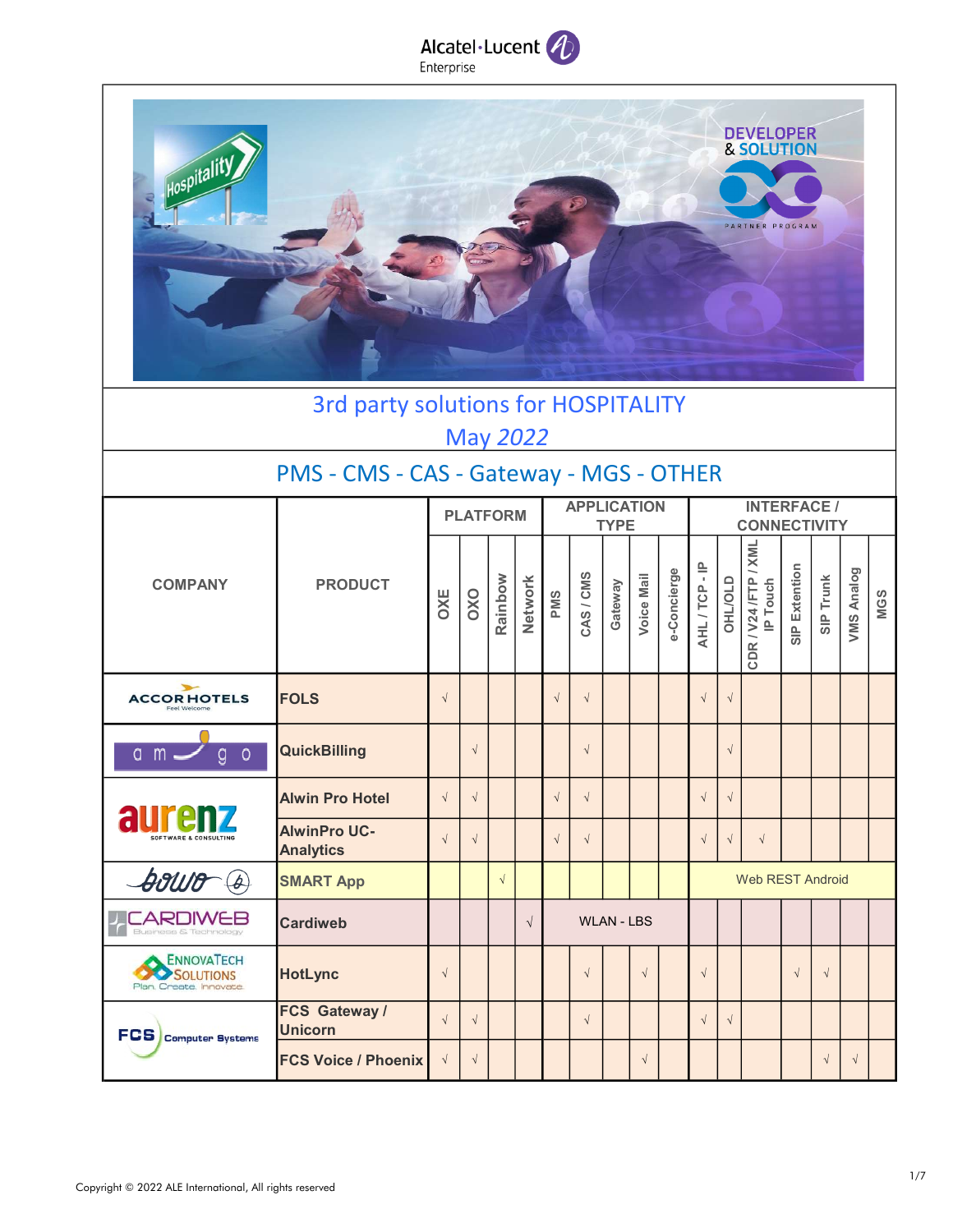#### Alcatel·Lucent 4 Enterprise

PLATFORM **APPLICATION** INTERFACE / TYPE **CONNECTIVITY** OXE<br>
OXO<br>
Rainbow<br>
Network<br>
CAS / CMS<br>
CAS / CMS<br>
Gateway<br>
Voice mail<br>
Voice mail<br>
AHL / TCP - IP<br>
OHL/OLD<br>
CDR / V24 /FTP /<br>
SIP Extention<br>SIP Trunk<br>
SIP Trunk<br>
VMS Analog<br>
VMS Analog COMPANY PRODUCT PMS - CMS - CAS - Gateway - MGS - OTHER 6122 GT Hotelium │ √ │ √ │ │ │ √ │ √ │ │ │ │ √ │ √ │ √ HotSoft8 √ √ √ √ √ **SHOISTGROUP** Meteor │ √ │ √ │ │ │ √ │ │ │ │ √ │ √ │ Imagine Soft √ √ √ √ √ Gateway-Fias Starlight PMS │ √ │ │ │ √ │ │ │ │ │ │ √ │ √ infor FrontRes PMS │ √ │ │ │ │ │ │ │ │ │ √ │ √ HMS √ √ √ √ √ MKara Hudini √ │ │ │ │ │ │ │ │ │ │ │ │ │ │ NEW WOICE MobiCall Gateway-√ √ √ √ √ Fias-Fidelio SPMS for a specific **OTALIO** OtalioSPMS │ √ │ │ │ √ │ │ │ │ √ customer **OmniAccess** octopus (n) Octopus WiFi  $\begin{array}{c|c}\n\hline\n\end{array}$  ∪mniaccess  $\begin{array}{c}\n\sqrt{2} \\
\sqrt{2}\n\end{array}$ WIFI | REST API, HTTPS **Stellar** Protel HMS √ √ √ √ √ protel Indra gateway I/O Interface  $\begin{bmatrix} \vee \\ \vee \end{bmatrix}$   $\begin{bmatrix} \vee \\ \vee \end{bmatrix}$   $\begin{bmatrix} \vee \\ \vee \end{bmatrix}$   $\begin{bmatrix} \vee \\ \vee \end{bmatrix}$ Silverbyte OptimaPMS (\*) │ √ │ √ │ │ │ │ │ │ │ │ √ │ √ SpurceTech Extend √ √ │ │ │ │ │ │ │ │ √ │ Tapendium │ │ │ √ │ │ │ │ │ √ TAPENDIUM Rainbow CPaaS iCharge │ √ │ │ │ │ √ │ │ │ √ **TiGERtms** Innline √ √ √ **OmniAccess** NUCOPIA Ucipia Controler  $\left| \begin{array}{c} \text{UninAccess} \\ \text{Stellar} \end{array} \right| \sqrt{2}$ WLAN **Stellar OmniAccess ZOOX**  $\begin{array}{ccc} \text{Zoox} \text{ WiFi} & \text{Omn} \end{array}$ WIFI | REST API, HTTPS **Stellar**  \*PMS = Property Management System \*\*\*VMS = Voice Mail System \*\*CMS = Call Management System , CAS = Call Accounting System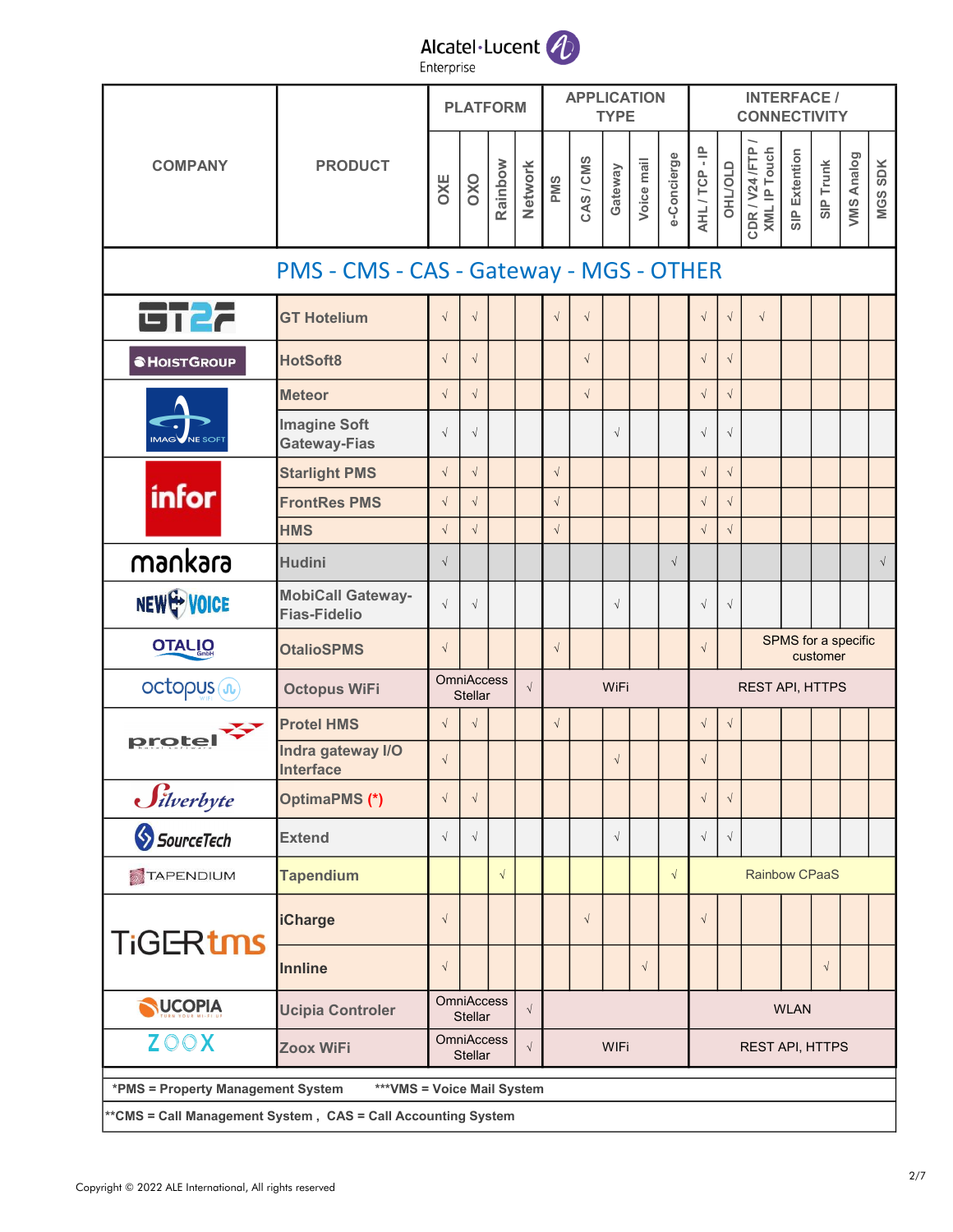

|                                                              | <b>HOTEL PHONES - DOOR PHONES</b>                                                                                 |            |                 |         |                |                              |                              |                  |                                           |              |                          |                |            |  |
|--------------------------------------------------------------|-------------------------------------------------------------------------------------------------------------------|------------|-----------------|---------|----------------|------------------------------|------------------------------|------------------|-------------------------------------------|--------------|--------------------------|----------------|------------|--|
|                                                              |                                                                                                                   |            | <b>PLATFORM</b> |         |                |                              | <b>APPLICATION TYPE</b>      |                  | <b>INTERFACE /</b><br><b>CONNECTIVITY</b> |              |                          |                |            |  |
| <b>COMPANY</b>                                               | <b>PRODUCT</b>                                                                                                    | OXE        | OXO             | Rainbow | <b>Network</b> | <b>HARD</b><br><b>PHONES</b> | <b>DOOR</b><br><b>PHONES</b> | Video capability | <b>OXO Basic SIP</b>                      | OXO Open SIP | <b>OXE SIP Extention</b> | OXE SIP Device | Analog     |  |
| $\bigotimes$ AIPHONE <sup>®</sup>                            | IX-MV7, IX-DVF, IX-SS-<br>2G, IX-DA                                                                               | $\sqrt{ }$ | $\sqrt{}$       |         |                |                              | $\sqrt{}$                    | $\sqrt{ }$       |                                           | $\sqrt{ }$   |                          | $\sqrt{ }$     |            |  |
|                                                              | <b>IX SOFT, IX DVM</b>                                                                                            | $\sqrt{}$  | $\sqrt{ }$      |         |                |                              | $\sqrt{ }$                   | $\sqrt{ }$       |                                           | $\sqrt{ }$   |                          | $\sqrt{ }$     |            |  |
| Amphitech                                                    | <b>IPAC101</b>                                                                                                    | $\sqrt{ }$ | $\sqrt{ }$      |         |                |                              | $\sqrt{}$                    |                  |                                           | $\sqrt{ }$   |                          | $\sqrt{ }$     |            |  |
|                                                              | <b>IPAC500</b>                                                                                                    | $\sqrt{}$  | $\sqrt{ }$      |         |                |                              | $\sqrt{ }$                   | $\sqrt{ }$       |                                           | $\sqrt{ }$   |                          | $\sqrt{ }$     |            |  |
|                                                              | XELLIP V2<br>XEPLATINE-AUDIO-6B                                                                                   | $\sqrt{}$  | $\sqrt{}$       |         |                |                              | $\sqrt{ }$                   |                  |                                           | $\sqrt{ }$   |                          | $\sqrt{ }$     |            |  |
| <b>CASTEI</b><br>COMMUNICATION AND SECURITY<br>FOR BUILDINGS | XELLIP V2<br>NEW 24<br>XEAUDIO-10B                                                                                | $\sqrt{ }$ | $\sqrt{}$       |         |                |                              | $\sqrt{ }$                   |                  |                                           | $\sqrt{ }$   |                          | $\sqrt{}$      |            |  |
|                                                              | XELLIP V2 STATE<br><b>XEPADVIDEO</b>                                                                              | $\sqrt{ }$ | $\sqrt{ }$      |         |                |                              | $\sqrt{ }$                   | $\sqrt{ }$       |                                           | $\sqrt{ }$   |                          | $\sqrt{ }$     |            |  |
|                                                              | 9600 IP, 9602 IP                                                                                                  | $\sqrt{}$  |                 |         |                | $\sqrt{}$                    |                              |                  |                                           |              | $\sqrt{ }$               |                |            |  |
|                                                              | 3300 IP / 3302 IP                                                                                                 | $\sqrt{}$  |                 |         |                | $\sqrt{ }$                   |                              |                  |                                           |              | $\sqrt{ }$               |                |            |  |
|                                                              | 3300 IP-TRM / 3302 IP-<br><b>TRM</b>                                                                              | $\sqrt{ }$ |                 |         |                | $\sqrt{ }$                   |                              |                  |                                           |              | $\sqrt{ }$               |                |            |  |
| Cetis :                                                      | I-series<br><b>NDC 2110SN</b><br><b>NDC2100 IP,</b><br><b>NDC2200 IP,</b><br><b>ND2100 IP</b><br><b>ND2200 IP</b> | $\sqrt{2}$ |                 |         |                | $\sqrt{}$                    |                              |                  |                                           |              | $\sqrt{}$                |                |            |  |
|                                                              | E-series<br><b>E100 IP -TRM,</b><br><b>E200 IP-TRM,</b><br>E103 IP,<br>E203 IP E100 IP<br><b>E200 IP</b>          | $\sqrt{ }$ |                 |         |                | $\sqrt{ }$                   |                              |                  |                                           |              | $\sqrt{ }$               |                |            |  |
|                                                              | <b>M-series</b><br>M100IP-TRM<br><b>M200-TRM</b><br>M103IP / M203IP<br>M100IP / M200IP                            | $\sqrt{ }$ |                 |         |                | $\sqrt{ }$                   |                              |                  |                                           |              | $\sqrt{ }$               |                |            |  |
|                                                              | E100, E103                                                                                                        | $\sqrt{ }$ |                 |         |                | $\sqrt{ }$                   |                              |                  |                                           |              |                          |                | $\sqrt{ }$ |  |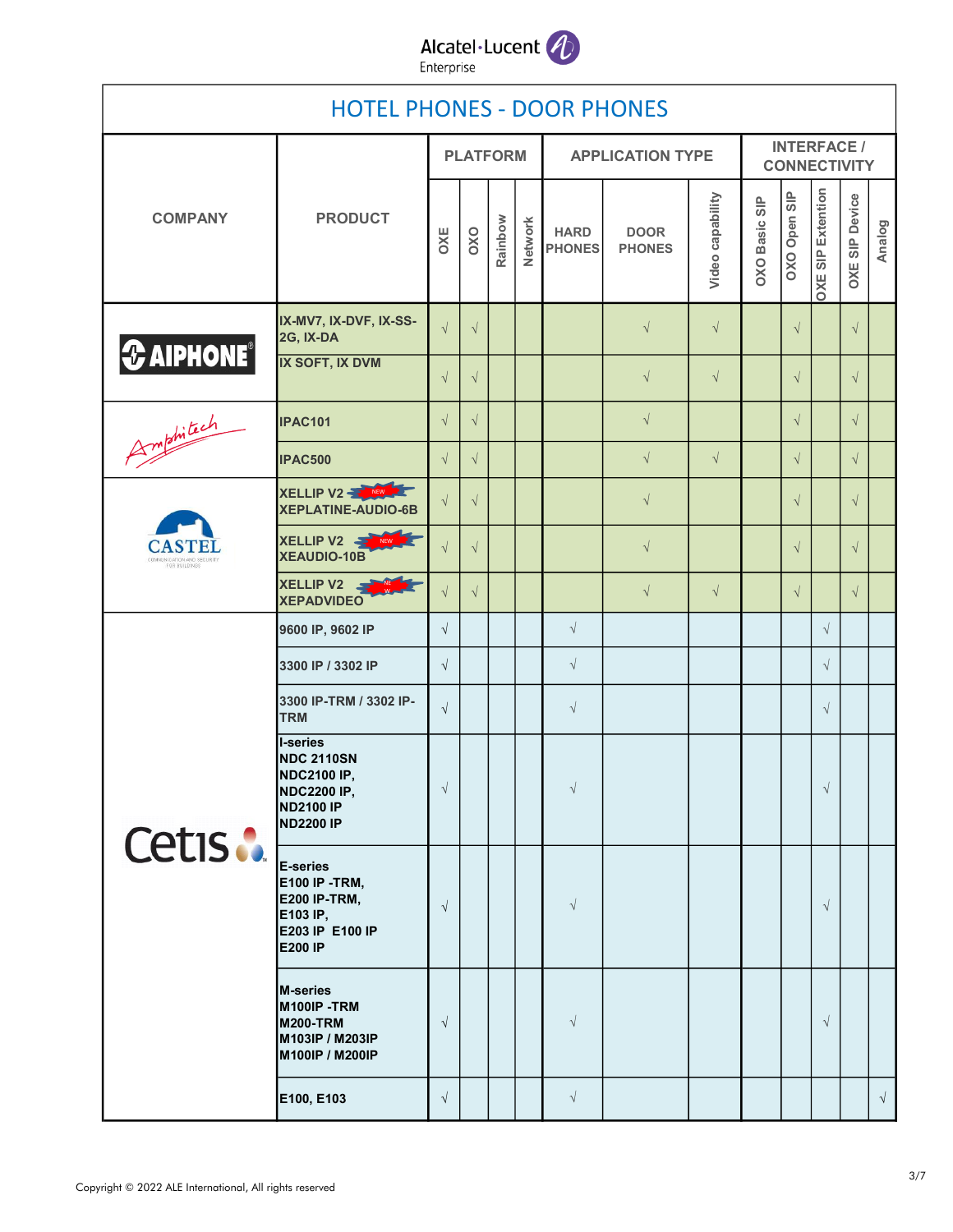

|                                                                                                                                                                                                                                                                                                                                                                                                                                                                            | <b>HOTEL PHONES - DOOR PHONES</b>        |            |                 |         |         |                                              |                              |                                           |                      |              |                             |                       |           |  |  |
|----------------------------------------------------------------------------------------------------------------------------------------------------------------------------------------------------------------------------------------------------------------------------------------------------------------------------------------------------------------------------------------------------------------------------------------------------------------------------|------------------------------------------|------------|-----------------|---------|---------|----------------------------------------------|------------------------------|-------------------------------------------|----------------------|--------------|-----------------------------|-----------------------|-----------|--|--|
|                                                                                                                                                                                                                                                                                                                                                                                                                                                                            | <b>PRODUCT</b>                           |            | <b>PLATFORM</b> |         |         |                                              | <b>APPLICATION TYPE</b>      | <b>INTERFACE /</b><br><b>CONNECTIVITY</b> |                      |              |                             |                       |           |  |  |
| COMPANY                                                                                                                                                                                                                                                                                                                                                                                                                                                                    |                                          |            | OXO             | Rainbow | Network | <b>HARD</b><br><b>PHONES</b>                 | <b>DOOR</b><br><b>PHONES</b> | Video capability                          | <b>DXO Basic SIP</b> | OXO Open SIP | Extention<br><b>OXE SIP</b> | <b>OXE SIP Device</b> | Analog    |  |  |
| <b>MWS#</b>                                                                                                                                                                                                                                                                                                                                                                                                                                                                | <b>Connex IP</b>                         | $\sqrt{}$  | $\sqrt{ }$      |         |         |                                              | $\sqrt{ }$                   |                                           |                      | $\sqrt{ }$   |                             | $\sqrt{ }$            |           |  |  |
|                                                                                                                                                                                                                                                                                                                                                                                                                                                                            | A2210, A2211 (A)                         |            |                 |         |         |                                              |                              |                                           |                      |              |                             |                       |           |  |  |
|                                                                                                                                                                                                                                                                                                                                                                                                                                                                            | A2310, A2411 (A)                         |            |                 |         |         |                                              |                              |                                           |                      |              |                             |                       |           |  |  |
|                                                                                                                                                                                                                                                                                                                                                                                                                                                                            | A241SDU - DECT for<br>A2411 (A)          | $\sqrt{ }$ | $\sqrt{ }$      |         |         | $\sqrt{ }$                                   |                              |                                           |                      |              |                             |                       |           |  |  |
|                                                                                                                                                                                                                                                                                                                                                                                                                                                                            | A1210, A1310 (A)                         |            |                 |         |         |                                              |                              |                                           |                      |              |                             |                       | $\sqrt{}$ |  |  |
|                                                                                                                                                                                                                                                                                                                                                                                                                                                                            | <b>CMT-A2411 (A)</b>                     |            |                 |         |         |                                              |                              |                                           |                      |              |                             |                       |           |  |  |
| vtech®                                                                                                                                                                                                                                                                                                                                                                                                                                                                     | A2100 (A) (*)                            |            |                 |         |         |                                              |                              |                                           |                      |              |                             |                       |           |  |  |
|                                                                                                                                                                                                                                                                                                                                                                                                                                                                            | A1410, A2220                             |            |                 |         |         |                                              |                              |                                           |                      |              |                             |                       |           |  |  |
|                                                                                                                                                                                                                                                                                                                                                                                                                                                                            | A2221, A2321, A2421                      |            | $\sqrt{}$       |         |         |                                              |                              |                                           |                      |              |                             |                       |           |  |  |
|                                                                                                                                                                                                                                                                                                                                                                                                                                                                            | S2210 (*), S2211 (A)                     | $\sqrt{}$  |                 |         |         |                                              |                              |                                           |                      |              |                             |                       |           |  |  |
|                                                                                                                                                                                                                                                                                                                                                                                                                                                                            | S2312, S2411 (*), S2110<br>(A)           |            |                 |         |         |                                              |                              |                                           |                      |              |                             |                       |           |  |  |
|                                                                                                                                                                                                                                                                                                                                                                                                                                                                            | S241SDU - DECT for<br>S2411 (A)          |            | $\sqrt{ }$      |         |         | $\sqrt{ }$                                   |                              |                                           |                      | $\sqrt{ }$   | $\sqrt{ }$                  |                       |           |  |  |
|                                                                                                                                                                                                                                                                                                                                                                                                                                                                            | S2100 (A)                                |            |                 |         |         |                                              |                              |                                           |                      |              |                             |                       |           |  |  |
|                                                                                                                                                                                                                                                                                                                                                                                                                                                                            | CMT-S2315 (*), CMT-<br>$ S2415 (*) (A) $ |            |                 |         |         |                                              |                              |                                           |                      |              |                             |                       |           |  |  |
|                                                                                                                                                                                                                                                                                                                                                                                                                                                                            | S341, S342, S541 (A)                     |            |                 |         |         |                                              |                              |                                           |                      |              |                             |                       |           |  |  |
|                                                                                                                                                                                                                                                                                                                                                                                                                                                                            | S2420, S2421                             | $\sqrt{}$  |                 |         |         | $\sqrt{}$                                    |                              |                                           |                      |              | $\sqrt{ }$                  |                       |           |  |  |
| zenitel                                                                                                                                                                                                                                                                                                                                                                                                                                                                    | TFIE, TFIX,<br><b>TCIV3, TCIV6</b>       | $\sqrt{ }$ |                 |         |         |                                              | $\sqrt{ }$                   |                                           |                      |              |                             | $\sqrt{ }$            |           |  |  |
| <b>VINGTOR STENTOFON</b>                                                                                                                                                                                                                                                                                                                                                                                                                                                   | ENA 2100 AC Amplifier,<br>Loudspeaker    | $\sqrt{}$  |                 |         |         | <b>Connected to Zenitel Intercom Turbine</b> |                              |                                           |                      |              |                             |                       |           |  |  |
| (A) ALE's catalogue - ACTIS for Europe Market                                                                                                                                                                                                                                                                                                                                                                                                                              |                                          | (*) Update |                 |         |         |                                              |                              |                                           |                      |              |                             |                       |           |  |  |
| For further details of actual tests performed, make reference to "The Inter-working Report". The certificate is valid for a term of two (2) years from the<br>date of compatibility, or until the Partner issues a new version of such product (incorporating new features or functionality), or until Alcatel-Lucent<br>issues a new version of such ALE International product (incorporating new features or functionality), whichever first occurs. For further generic |                                          |            |                 |         |         |                                              |                              |                                           |                      |              |                             |                       |           |  |  |

question about DSPP and its partnerships, please email us to dspp@al-enterprise.com

Г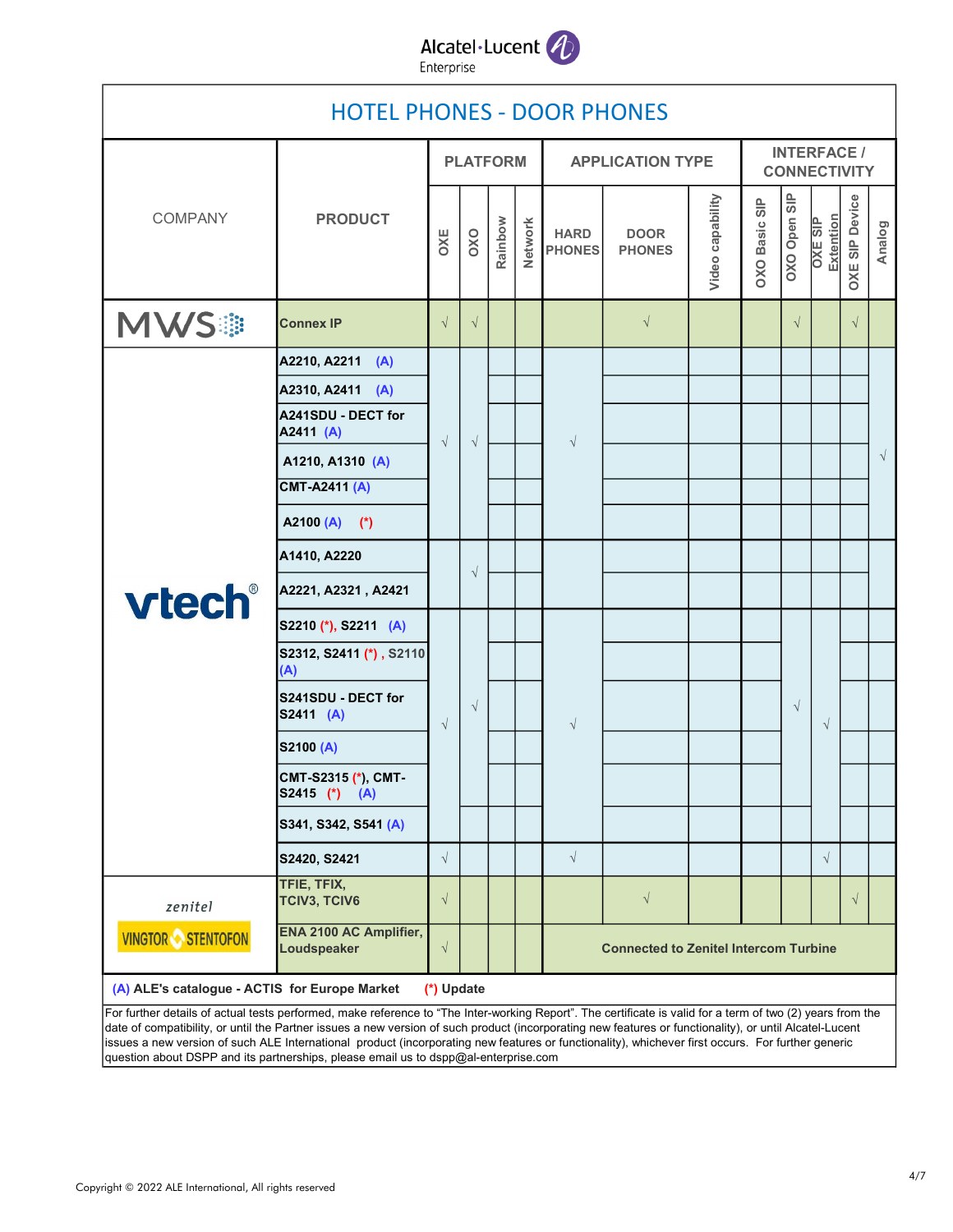## Alcatel·Lucent

| Other 3rd party solutions for HOSPITALITY (no longer supported) |                                                                                                                         |            |                 |         |         |                       |                |  |  |  |  |
|-----------------------------------------------------------------|-------------------------------------------------------------------------------------------------------------------------|------------|-----------------|---------|---------|-----------------------|----------------|--|--|--|--|
|                                                                 |                                                                                                                         |            | <b>PLATFORM</b> |         |         |                       |                |  |  |  |  |
| <b>COMPANY</b>                                                  | <b>PRODUCT</b>                                                                                                          | <b>OXE</b> | OXO             | Rainbow | Network | <b>SOLUTION TYPE</b>  | <b>COMMENT</b> |  |  |  |  |
| <b>AEI</b><br><b>Communications</b>                             | <b>VM2100-SLT,</b><br><b>SSP 9210 SSM,</b><br><b>SLN 1103,</b><br><b>SSP-2210-SLT,</b><br><b>SGR-8206-SMK</b>           | $\sqrt{}$  |                 |         |         | <b>SIP HardPhones</b> |                |  |  |  |  |
|                                                                 | <b>AGR-8206-SMK,</b><br><b>ALN 5103,</b><br>ASP 6110S/6210S                                                             | $\sqrt{}$  |                 |         |         | Analog HardPhones     |                |  |  |  |  |
| <b>Amadeus (iTesso)</b>                                         | <b>Hotel concepts</b>                                                                                                   | $\sqrt{}$  | $\sqrt{ }$      |         |         | <b>PMS</b>            |                |  |  |  |  |
| <b>ATLINKS</b>                                                  | <b>Temporis 10, 380,</b><br>Temporis 580,<br><b>Temporis 100, 150</b>                                                   | $\sqrt{}$  |                 |         |         | <b>SIP HardPhones</b> |                |  |  |  |  |
|                                                                 | <b>Temporis IP 80</b>                                                                                                   | $\sqrt{}$  | $\sqrt{}$       |         |         | SIP Intercom          |                |  |  |  |  |
| <b>AXINITE</b>                                                  | <b>TAXINITE</b>                                                                                                         |            | $\sqrt{}$       |         |         | Accounting            |                |  |  |  |  |
| <b>BITTEL</b>                                                   | HA9888(62)TSD-IP,<br>HA9888(77)TSD-IP,<br>HA9888(7713)TSD-IP,<br>HA9888TSD-IP,<br>HA9888(20)TSD-IP,<br>HA9888(60)TSD-IP | $\sqrt{}$  |                 |         |         | <b>SIP HardPhones</b> |                |  |  |  |  |
| <b>BrillantEZ</b>                                               | <b>BrillantEZ Hotel</b>                                                                                                 | $\sqrt{}$  |                 |         |         | <b>PMS</b>            |                |  |  |  |  |
| <b>Casablanca</b><br><b>Hotel Software</b>                      | <b>Casablanca</b>                                                                                                       | $\sqrt{}$  | $\sqrt{ }$      |         |         | <b>PMS</b>            |                |  |  |  |  |
| <b>CHOICE HOTELS</b><br><b>France</b>                           | <b>NITEL</b>                                                                                                            | $\sqrt{}$  |                 |         |         | <b>PMS</b>            |                |  |  |  |  |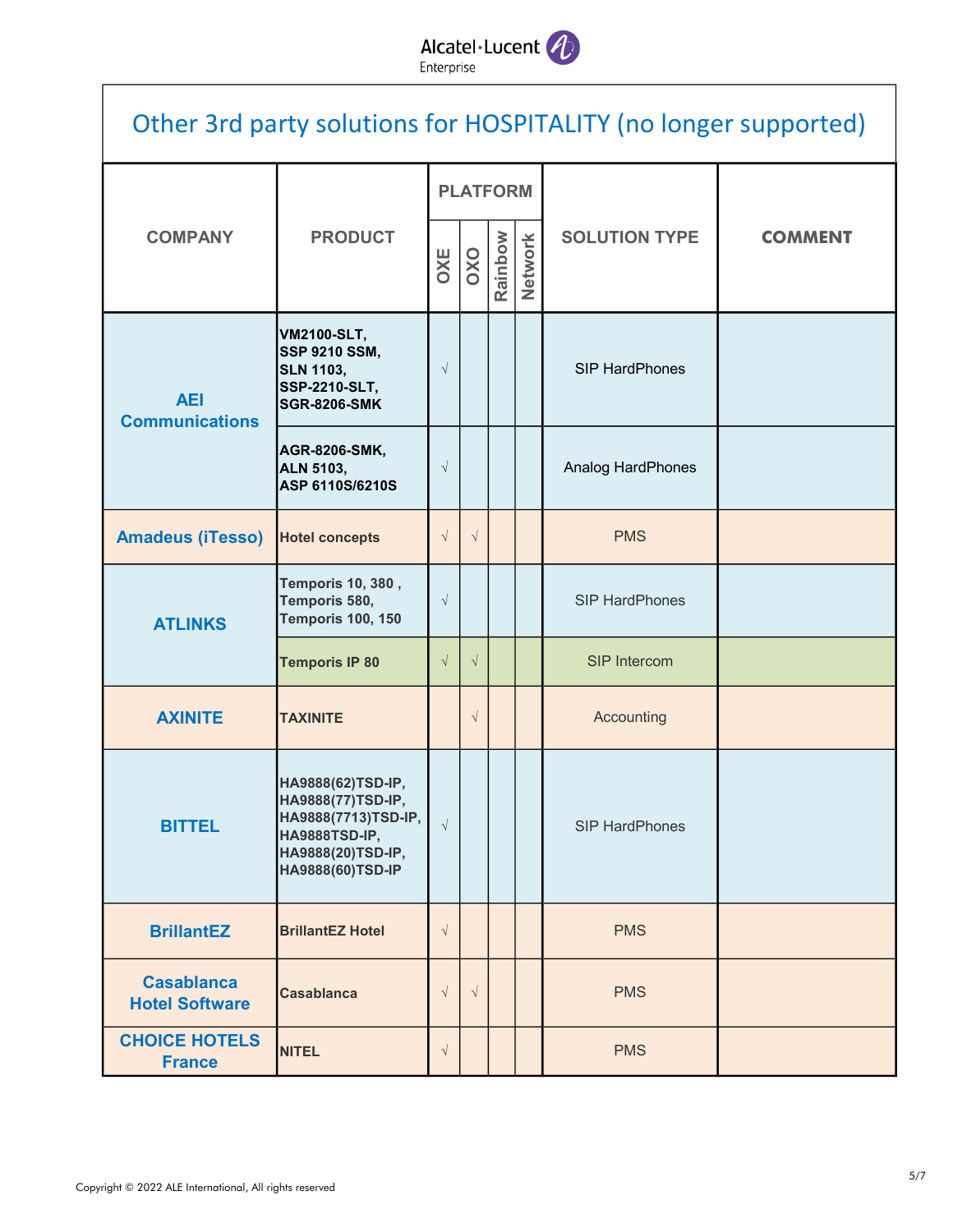# Alcatel·Lucent

| Other 3rd party solutions for HOSPITALITY (no longer supported) |                                                                                                                     |            |                 |           |         |                          |                |  |  |  |  |  |
|-----------------------------------------------------------------|---------------------------------------------------------------------------------------------------------------------|------------|-----------------|-----------|---------|--------------------------|----------------|--|--|--|--|--|
|                                                                 |                                                                                                                     |            | <b>PLATFORM</b> |           |         |                          |                |  |  |  |  |  |
| <b>COMPANY</b>                                                  | <b>PRODUCT</b>                                                                                                      | <b>OXE</b> | OXO             | Rainbow   | Network | <b>SOLUTION TYPE</b>     | <b>COMMENT</b> |  |  |  |  |  |
| <b>CIEME</b>                                                    | <b>InfoServ Hotel</b>                                                                                               | $\sqrt{}$  | $\sqrt{}$       |           |         | CAS                      |                |  |  |  |  |  |
| <b>Cogis</b>                                                    | <b>Visual Taxe Pro</b>                                                                                              |            | $\sqrt{}$       |           |         | <b>PMS</b>               |                |  |  |  |  |  |
|                                                                 | <b>Fuego SlimStation</b><br>FG1066IP(1S/2S),<br><b>Fuego SlimStation</b><br>FG1088IP(1S/2S)                         | $\sqrt{}$  |                 |           |         | <b>SIP HardPhones</b>    |                |  |  |  |  |  |
| <b>COTELL</b>                                                   | <b>Fuego SmartStation</b><br>FG1088A(1S)SP<br><b>Fuego SmartStation</b><br><b>Cordless Analog</b><br>FG1088AW(1S)SP | $\sqrt{}$  |                 |           |         | <b>Analog HardPhones</b> |                |  |  |  |  |  |
| <b>DuVoice</b>                                                  | <b>Duvoice PMS and</b><br><b>External Voice Mail</b>                                                                | $\sqrt{ }$ | $\sqrt{ }$      |           |         | PMS, Voice mail          |                |  |  |  |  |  |
| <b>ELAACHI</b>                                                  | <b>OPUS ADVANTAGE</b>                                                                                               |            |                 | $\sqrt{}$ |         | Hospitality / BYOD       |                |  |  |  |  |  |
| <b>EUROFLUXO</b>                                                | <b>EasyLing</b>                                                                                                     | $\sqrt{}$  | $\sqrt{}$       |           |         | CAS                      |                |  |  |  |  |  |
| <b>Flexcom</b>                                                  | <b>Calltax</b>                                                                                                      | $\sqrt{}$  |                 |           |         | Accounting               |                |  |  |  |  |  |
| <b>Iris software</b><br><b>systems</b>                          | <b>Guest Exeprience</b><br><b>Platform</b>                                                                          | $\sqrt{}$  |                 |           |         | e-Concierge              |                |  |  |  |  |  |
| <b>JAZZWARE</b>                                                 | <b>JazzFusion</b>                                                                                                   | $\sqrt{}$  | $\sqrt{}$       |           |         | PMS, CAS                 |                |  |  |  |  |  |
| <b>Jurudata Services</b><br><b>Sdn</b>                          | <b>WINPAC</b>                                                                                                       | $\sqrt{}$  |                 |           |         | PMS, Voice mail          |                |  |  |  |  |  |
| <b>Hetras</b>                                                   | <b>Hetras Hotel</b>                                                                                                 |            | $\sqrt{}$       |           |         | <b>PMS</b>               |                |  |  |  |  |  |
| <b>MEDIALOG</b>                                                 | <b>Medialog PMS</b>                                                                                                 | $\sqrt{}$  | $\sqrt{ }$      |           |         | <b>PMS</b>               |                |  |  |  |  |  |

 $\overline{\phantom{a}}$ 

٦